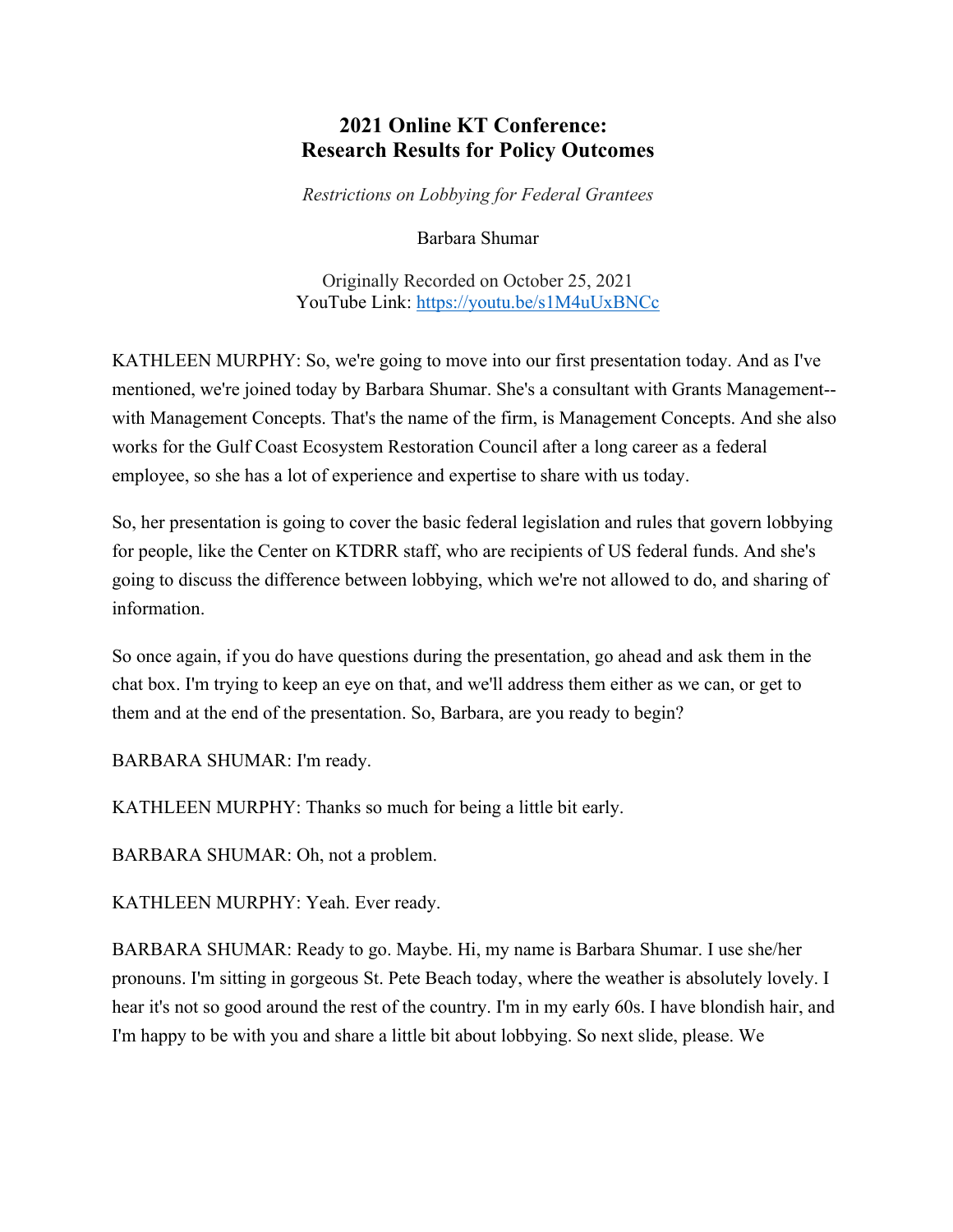Have a couple of objectives that we hope to hit on today. Understanding general lobbying restrictions and how they apply to you as recipients of federal funds, talk about what's the difference between legitimate communication and improper lobbying practices. In other words, where will you cross that line in instead of communicating your awesome results, you've now crossed over into lobbying, which makes it a no-no. And then discuss other considerations on lobbying activities.

So, before we start, we probably need to define lobbying. So, what is it? Here we are with the Black's Law Dictionary definition of lobbying. I'm not going to read it all to you. But it's your personal solicitation of a member of the legislative body during a session thereof, or by private interview, letter, or message or other means, and appliances not addressed solely to the judgment, to favor or oppose, means and appliances not-- opposed or to vote for or against any bill, resolution, report, claim pending, or to be introduced by either branch thereof by any person who misrepresents the nature of his interest.

OK, so that is a really legal definition of lobbying. So basically, you don't want to go up on the Hill and talk to any member of Congress, any member of his staff, any member of any agency, any federal agency, and ask them for money. Now, when I say-- and be paid by the grant to do this. Either your travel or your time.

Now, can you lobby? Absolutely. Please do not walk away from this presentation and think you can't lobby. Because that is not true. You can lobby all you want. You just can't use your grant money to do it. Meaning, you can't pay for the person who's doing the lobby's salary, nor can you pay for their travel, if they're actually going up to the Hill to do face-to-face meetings. So, I just want to be really clear about that.

But you can use your grant funds to go up to the Hill and tell them what an awesome job you're doing. Telling them that you've used your grant funds and you've had excellent results on whatever. So that's important. You'll only overstep or cross that line if you say, OK, because we've done all this, if you would only give us another \$2 million, we could do this more.

At that point, you've crossed the line, and you're lobbying. So that's kind of the big difference. Talk about your results, and hopefully they'll get the message that you could do much more if you had more funding. But you can't ask. You can't ask them for more funding, you can't ask them to maintain your funding, which in this day and age, is a big win if you maintain your funding.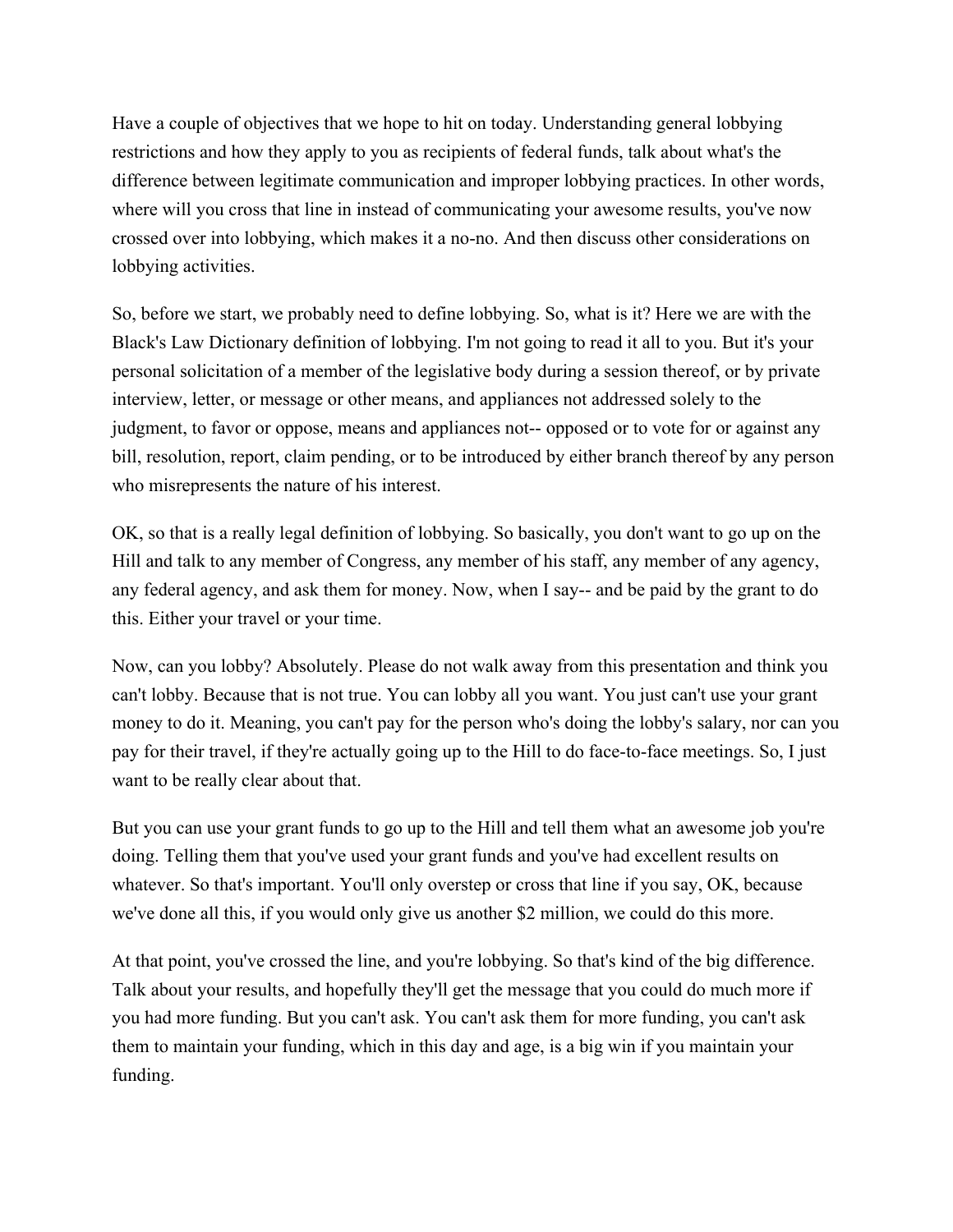You can only talk about your results if you are being paid or using your grant's money for the trip and the salary for the individual. If you're using your organization's personal funds, you can go up on the Hill and talk about anything you want. Nobody cares.

So why do you lobby? OK, well of course you need to lobby. Every government agency across the world-- I see your question. I'll get right back to you after I finish this thought-- are going to lobby. You need to ask about money. You need to tell them great things that you can do with your money. Like I said, there is nothing wrong with that. You just can't use your federal funds. Now, we did have a question in the chat.

KATHLEEN MURPHY: The question is, what about talking about your results and need to include policy that covers technology demonstrated to be effective and safe as part of a Medicare benefit for beneficiary access? So, I think this is from Laura Cohen. It does involve funding, right?

BARBARA SHUMAR: Right. So, because-- and I'm assuming-- just you know, I spent almost 30 years in agriculture, and now I work on coastal restoration. So, I'm not an expert in the disability field. However, I'm thinking that that probably would lead to lobbying, because it's not already a part of the benefit. So, you're asking them to change a law, and to change the benefits for Medicare.

So that would step over. Telling your results is fine. Stepping over to say you need the bill to be changed to include additional benefits, then you stepped over the line. Not a law, a policy.

Policy is the same. When you're asking them to change policy, that is considered lobbying. Yes. OK. You're welcome, Lauren. So, we'll talk a little bit about the laws, the background on restrictions. So, it's a law. Try to hang in here with me. So how did we get to this point? Back in 1990, there was the Byrd Amendment to the Department of Interior Appropriations bill that tightened up the restrictions on lobbying.

And once that was done, our friends at HHS implemented this new requirement in 45 CFR Part 93, calling it the New Restrictions on Lobbying. So, like I talked about earlier, that includes spending federal funds to influence an officer, an employee of any agency or congressional members staff regarding federal funds. So, you can't use federal funds to do that.

Also included in that is failing to submit your SFLL certification and disclosure. And there's an example of that on the slide, if you can-- not very clear, but it's up there. Then using your grant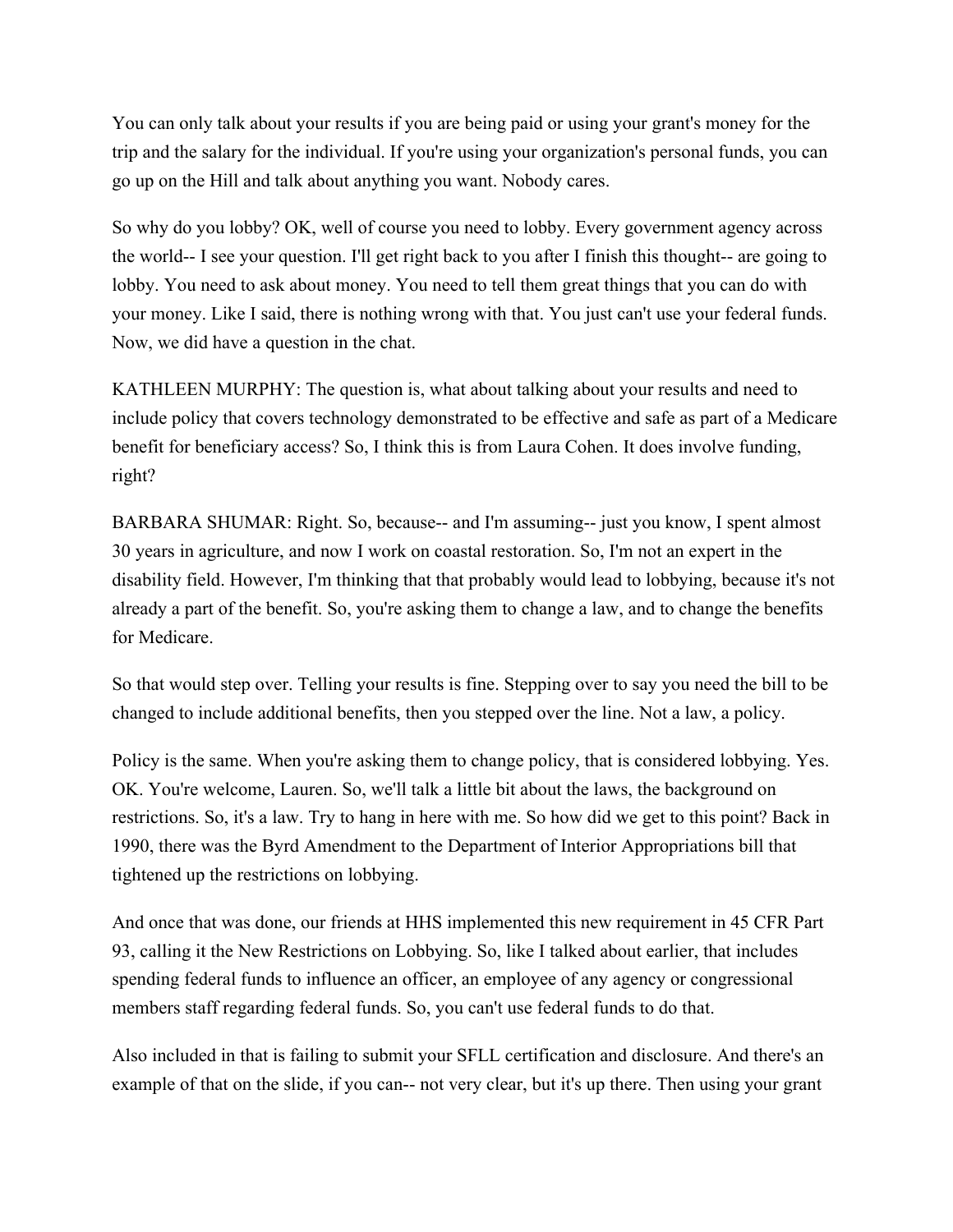funds to provide nonprofit organizations or institutes of higher education to influence election, contributed to partisan organizations or influence enactment or modification of any pending federal or state legislation.

So, if there is somebody running for Congress who is very supportive of your programs, you can't use your federal funds to encourage your recipients or your colleagues or your beneficiaries of your program to vote for him or her.

You also cannot make any or influence any modification of legislation. We talked about that. And then you can't expend the funds for any federal, state, or local officials. So don't use it as political contributions. And I'm sure you all know that.

This is just a reminder that if you've filled out your disclosure requirements and there's been a change in your disclosure requirements-- in other words, the person that's doing your lobbying has changed, or you're spending \$25,000 more than you reported that you would be spending in lobby, if there's been a change in your lobbying budget, then you have to redo your disclosure form. And you want to be careful about that, and make sure you follow up with that.

So, we have some other considerations, because we're Management Concepts, and we're all about managing your federal grants correctly. And I think you have someone on the agenda later that's going to talk about conflict of interest. But we want to make sure that you have your nonfederal entities, make sure you have your conflict-of-interest policies and they align with your federal agency policies, and they have your policy in writing on how you're going to disclose in writing in any potential conflict of interest to the granter.

So, if you find out that someone has slipped up and there has been a conflict of interest, you want to make sure you report it. And we have some helpful hints about from the Grant Professionals Associations, about things that you want to think about.

Your ethical standards, making sure you obey all your state, local professionals, federal laws. Avoid criminal offense and professional misconduct. Disclose any relationships about conflict of interest. Make sure members not be associated directly or indirectly with any service product, individuals, or organizations in a way that they know is misleading. Don't abuse any relationship with a donor, prospect, volunteer, employee.

Recognize that your individual boundaries, your competence and are forthcoming and truthful about your professional experience knowledge and expertise. Like I disclosed that I'm not an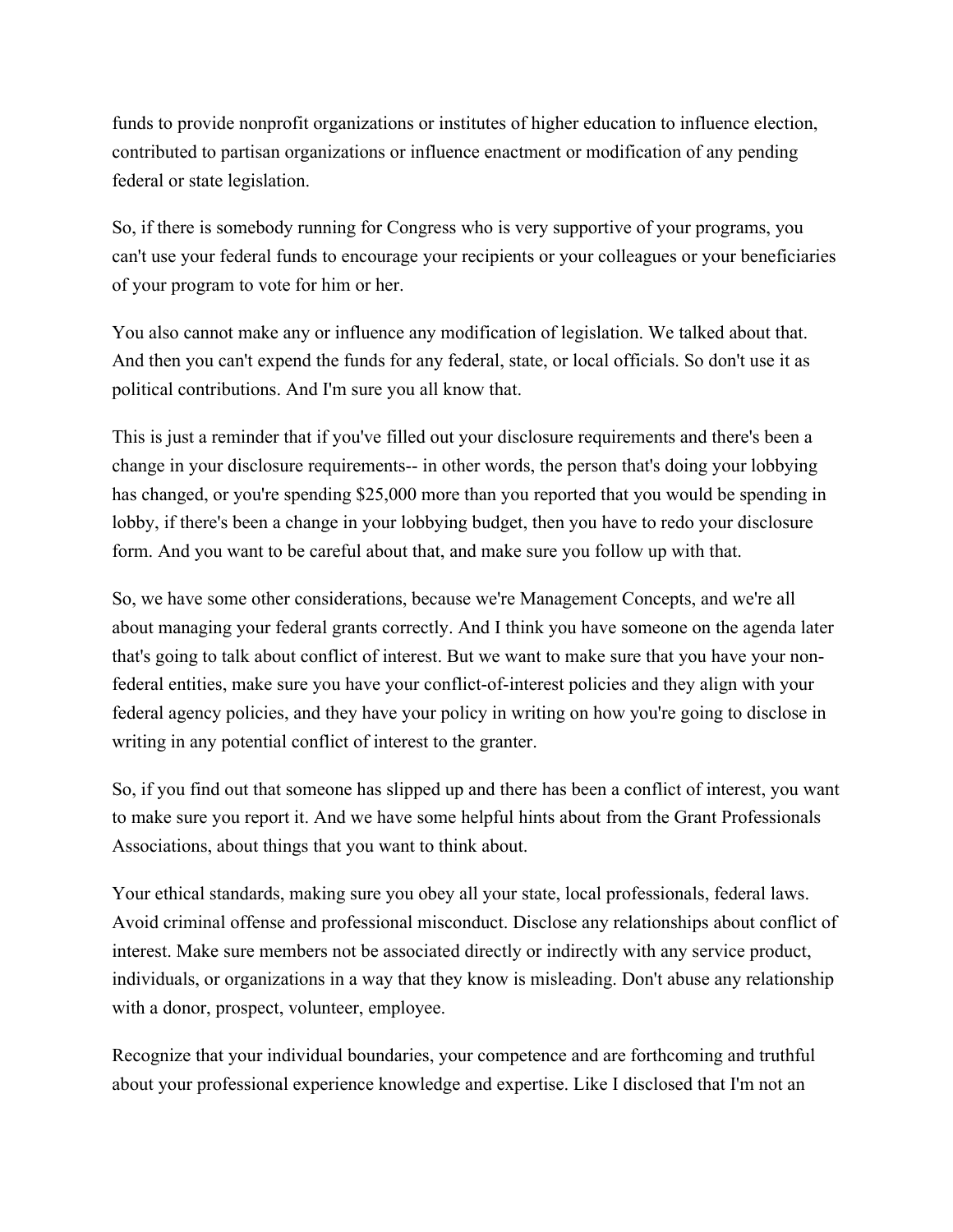expert in your program field. And members should continually strive to improve your professional competence.

And then, that's it. I saw one more question pop up.

KATHLEEN MURPHY: Yes, thank you, Barbara. So, we do have some questions. Some have been coming to me personally. So let me just scroll back. So, I think a lot of these questions, people are just wanting to really clearly delineate not only between lobbying and sharing information, but other components related to that process.

So, for example, the first one is asking-- this is also from Laura Cohen-- how do you distinguish and make it clear to yourself, oh no, I'm lobbying as an independent citizen, versus now I am sharing information as a NIDILRR or a federal grantee. So, what are the delineations between those two autonomous roles? How do you know when you're doing one and doing the other, right?

BARBARA SHUMAR: So, I'm not sure what Laura does. But if she's involved in managing a grant-- and I know that we have individuals who do both. I personally have a friend who has a child who's severely disabled. And she works for the Pennsylvania Association for Retarded Citizens Arc, and she does both.

So, I know that he keeps it-- thank you, Laura, I see you popped up. She keeps it separately. So as a researcher and a clinical advocate, I think if you're talking about a change that you want made on a project that you are working on, that is lobbying. Because it affects you. That would be lobbying. If it's something totally personal that has nothing to do with any project you're working on, then that could be personal.

It's an enabling consumer access. OK. Once again, that consumer access is involved in a change in the policy and procedures of the federal organization or a change to the bill, that would automatically be lobbying. Because you're asking for a change of how business is being done.

So, you can ask for the change. You just can't be doing it and being paid as an employee or your travel being paid as an employee from the federal grant. You can still lobby all you want. You just can't be paid to do that lobbying. Not being paid from grant, then it's not lobbying. Period.

You can lobby all you want. You just cannot use federal funds to doing it. So as long as your time is not being paid by the federal grant to lobby, then it's not lobbying. Then it's lobbying, but it's not disallowed.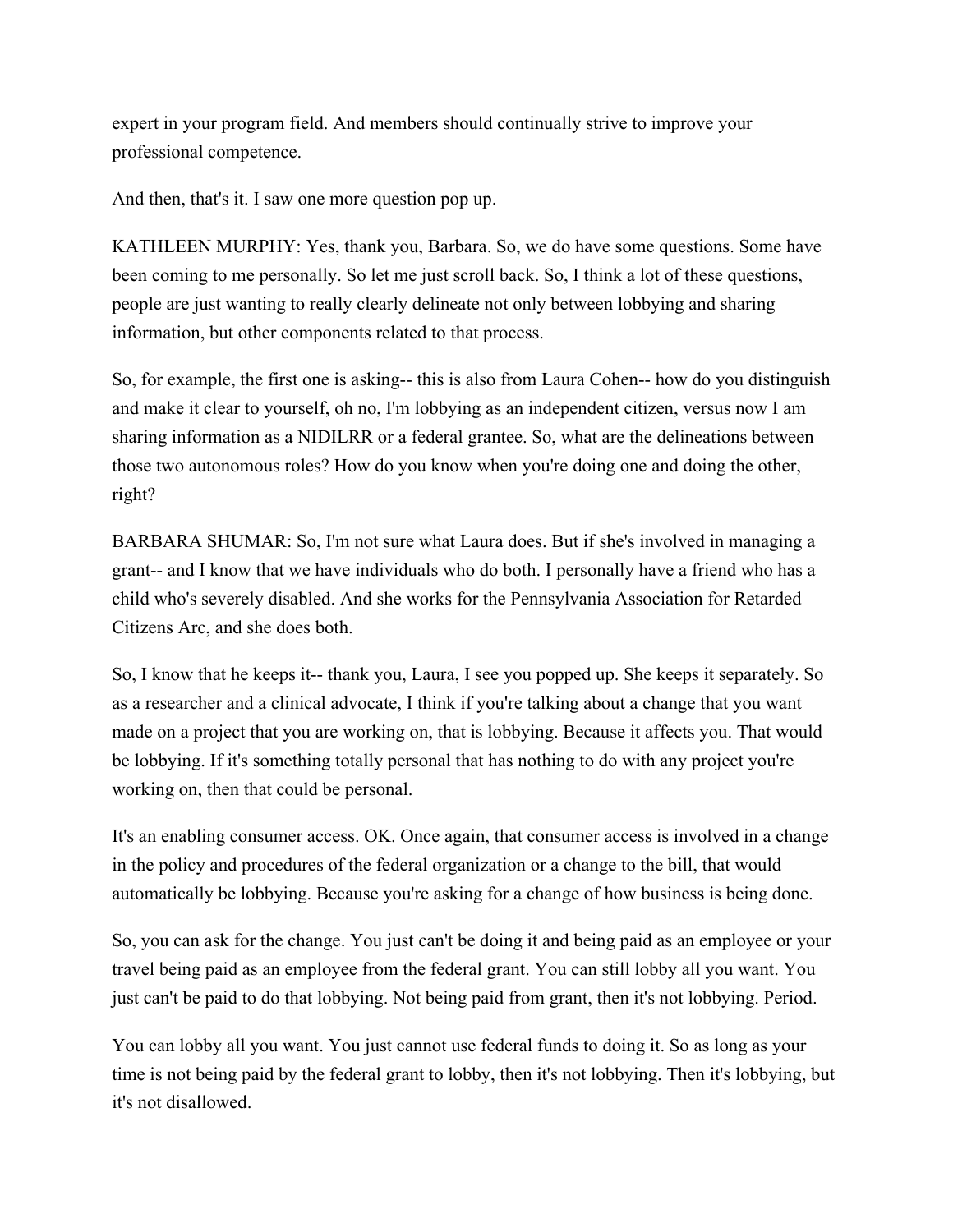KATHLEEN MURPHY: OK. So that's clarifying roles and a distinction between the content of the communication with the policymaker. So, the one other thing you talked about-- and I have a printout of slides here. So, it was on the slide where you have, the header is Federal Lobbying Restrictions on Grant Recipients. And so, you really emphasize the point about not asking for money for anything.

No spending federal funds to influence an officer, employee, regarding federal awards, using grant funds. So that's thinking about money. But what about this last bullet that you had? It said expending federal funds to influence federal, state, or local officials, or legislation. So, it's not funding, per se, necessarily. But are you lobbying if you go in and talk to a member of Congress, asking for a specific change in legislation?

BARBARA SHUMAR: Yes, it's lobbying. Whether you can do it or not depends on whether your salary is being paid from the federal grant or your travel is being paid by the federal grant. It's all about who's paying for your time. If it's a grant money paying for the time, then it's not allowed. You can lobby for changes to federal law and for your state, local, and federal officials. That's fine.

You just can't use the grant money to do it. It's not about whether you can do it or you can't do it. You can do it all the time. It's just who's paying. You can't use grant money to pay for the travel or the salaries of the individual doing the lobbying, or for the materials that you give out to them.

If you have a nice little brochure that talks about the benefits of your program and you give that to the guy on the Hill and it was paid with federal funds, that's a problem. Technically. I've seen it done. In the real world.

KATHLEEN MURPHY: So as long as you're not being paid by the grant-- and just to confirm, again, this is a comment from Laura. You can say you did research and share your results, and then advocate for coverage if not paid by the grant. So just reiterating that point, which I think--

BARBARA SHUMAR: Right. Yeah, as long as your visit, any part of your visit, is not being paid-- your salary is not being paid by the grant-- you can talk about anything you want. If the grant is paying for a portion of the trip, then that's where it gets leery. So, you either have to go 100% and do all your lobbying in one trip and then talk about your results too. But that would be a lobbying trip if you're asking for money, also.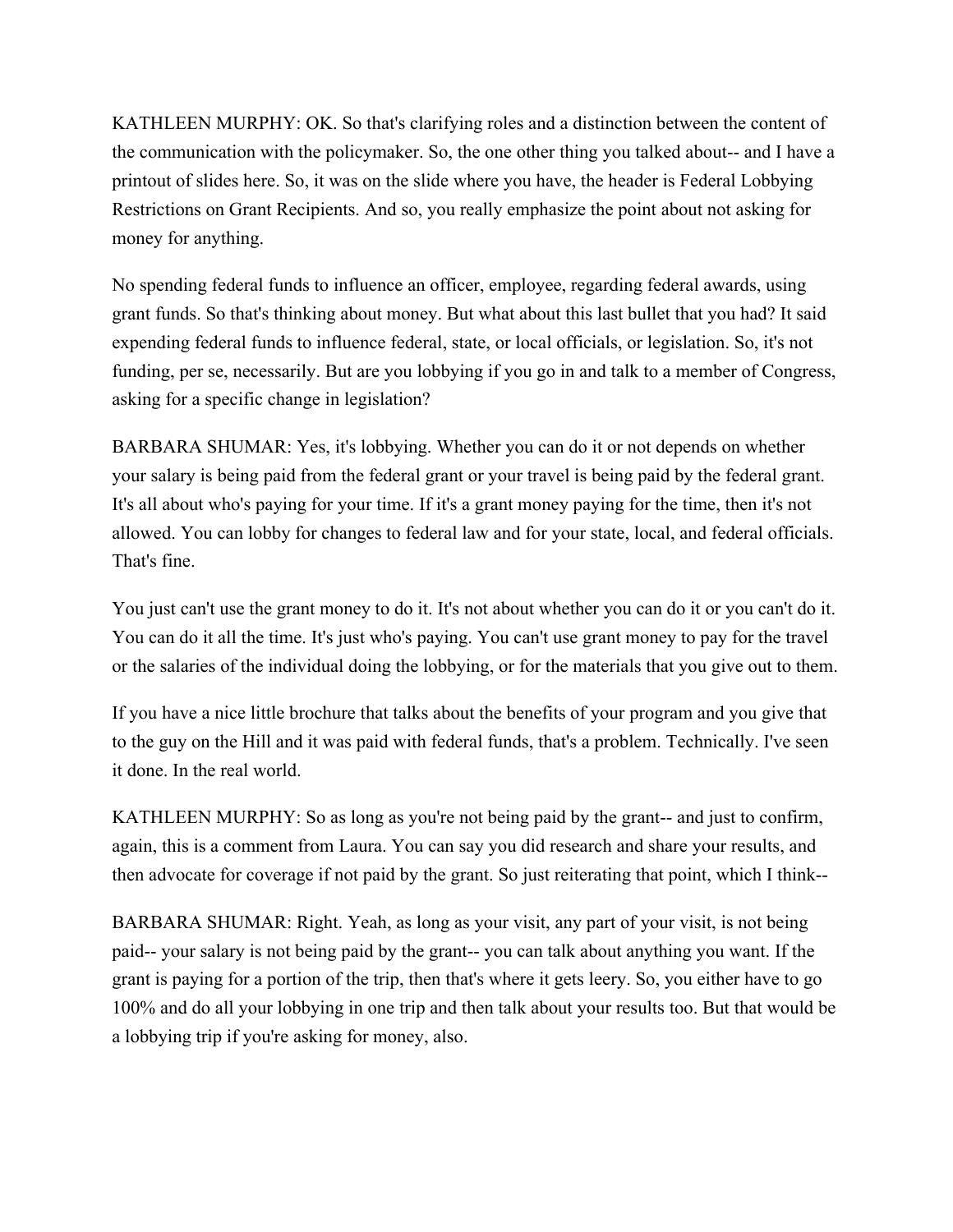KATHLEEN MURPHY: People want to ask you this right. Our center has hosted a workshop that grantees use grant money to travel to present results or to participate in. So, what if they come to DC. They go to a conference that's related to NIDILRR work, they go to our workshop, and while they're in DC, they go up to the Hill.

BARBARA SHUMAR: Mm-hmm. So, it all depends on how they charge their time. I mean technically, the travel for the day they're visiting the Hill should not be charged to the grant. Technically. Nor should the time they're spending on the Hill, if they're asking for money, should not be charged to the grant. In a perfect world. I'm just going to leave it at that.

So, I can tell you that several years ago, I attended a meeting in DC with a group of recipients that were visiting USDA and attending a conference. And as I went out to do their annual review that year, I found that they were charging the attendance to that conference. That was a conference run by the lobbying organization. And we do not allow them to use federal funds.

So, for the organizations who paid for that, I disallowed those costs, because they were attending a lobbying event. That was the purpose of the-- we attended also, but that was the purpose of the event. And so, they couldn't use the funding. Would somebody catch it? Probably not. But if they did, it is wrong. How's that? I don't want to be wishy-washy on it.

KATHLEEN MURPHY: No, I mean we can see. It's just obviously, people don't want to violate the terms of their grant. And people do have project officers and they can run these things by them ahead of time. And probably they would already have an appointment with someone on the Hill and it's not going to be just a last-minute stop. So, Jessica Lukefahr had a question also. I think it was just, more generally, about congressional processes.

Can Congress grant additional monies on their own? So, thinking about if they are in the process of granting additional monies, or what is the point of intervention. If you do want something to happen, how can you share your information in a timely or particular way that it is going to be most relevant? Jessica, if I'm not really getting at your question properly, please let me know in the chat.

BARBARA SHUMAR: OK, so if you have information you need to share, if you've heard through the grapevine that they're looking to upping funding for certain things and you have information that you think would be helpful, I will contact the person on staff with the Congressman who's sponsoring the bill's staff. Find out who's actually working on that project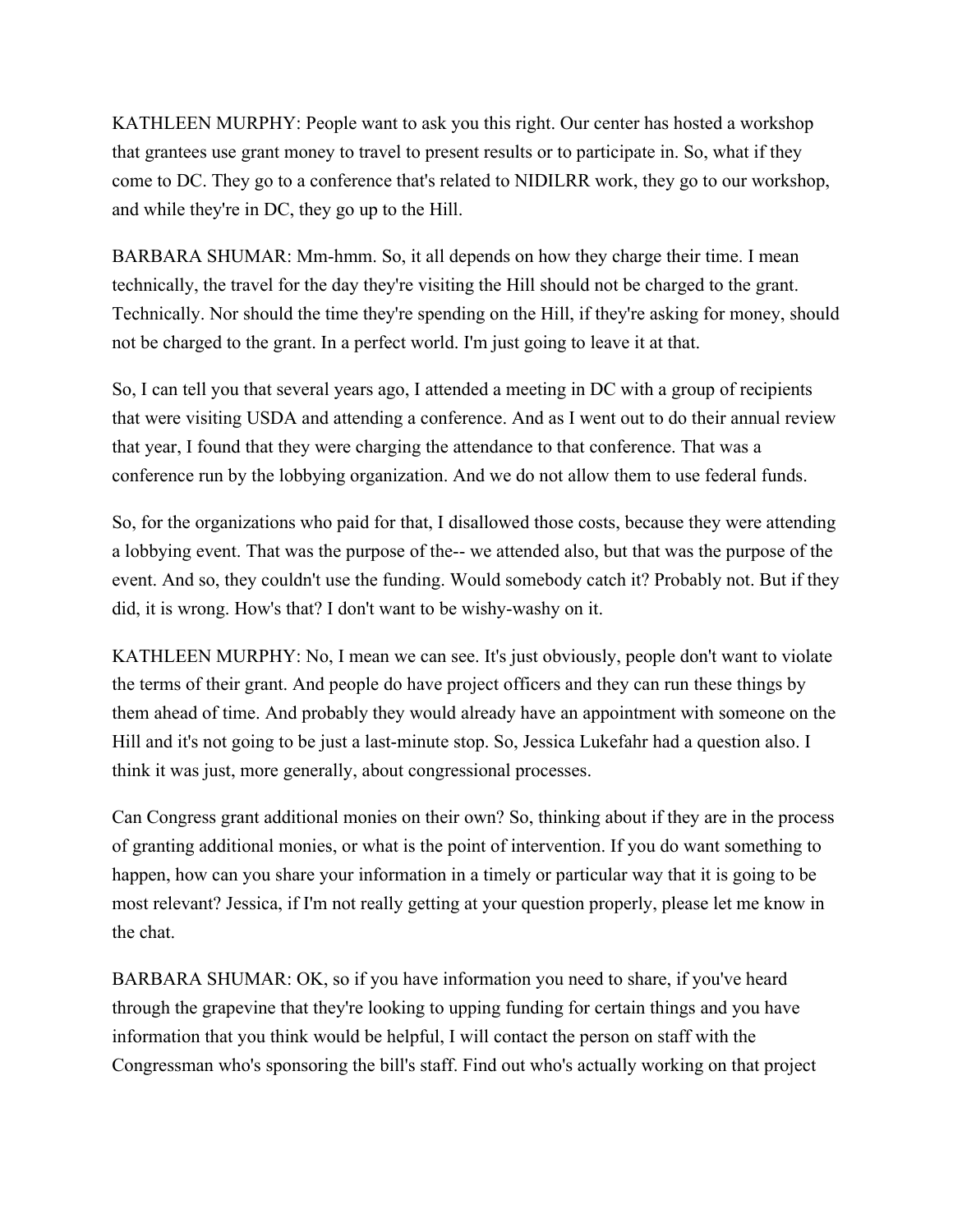and contact him with your information. Because it's the guy who's writing the bill. And the Congressman sponsors it.

I'm not a lobbyist, so-- but you're going to want to drill it down to the level of the person who's actually putting the bill together and contact him and provide the information. Include your congressman, absolutely. But talk to the guy who's working on the bill to get the information, or to share the information that you think will be helpful and provide the most benefit.

KATHLEEN MURPHY: And I will put in a little plug because I think it can be maybe a little hard to know what particular members of Congress are up to. And we do have on the KTDRR.org site under the Resources tab, what we call a Policy Portal. And it's a directory of organizations that do lobbying.

Another way to handle this whole issue, we were thinking, in putting together this Policy Portal, is that anyone could contact these organizations and share the research with them, so that then you have a proxy and it's not actually going to do the advocacy work.

So, there's another question here from Salimah LaForce. What if an agency releases a notice of proposed rulemaking? And they're asking for input on whether a policy should be changed, and you have data supporting change in a specific direction. Would sharing that data and recommending change be lobbying?

BARBARA SHUMAR: No. If they're asking you for comments on proposed rulemaking, you can certainly share what you want to share. That is not lobbying. We've all frozen up?

KATHLEEN MURPHY: No, sorry, I'm just scrolling through. So, Jessica commented, thank you so much for making these available. She meant she has another question about the slides. After they have given grant money, you cannot ask for more. Can the other person give you more on their side through their own choice? So, I am not 100% sure, Jessica, who the they is. So, I'm assuming it means--

BARBARA SHUMAR: The agency?

KATHLEEN MURPHY: Mhmm. And maybe she's asking the person you're lobbying, can a member of Congress choose to somehow donate to your project.

BARBARA SHUMAR: Generally, no. Generally, Congress does not get down into the level of- they might send a letter to ask a couple of technical questions. But they're probably not going to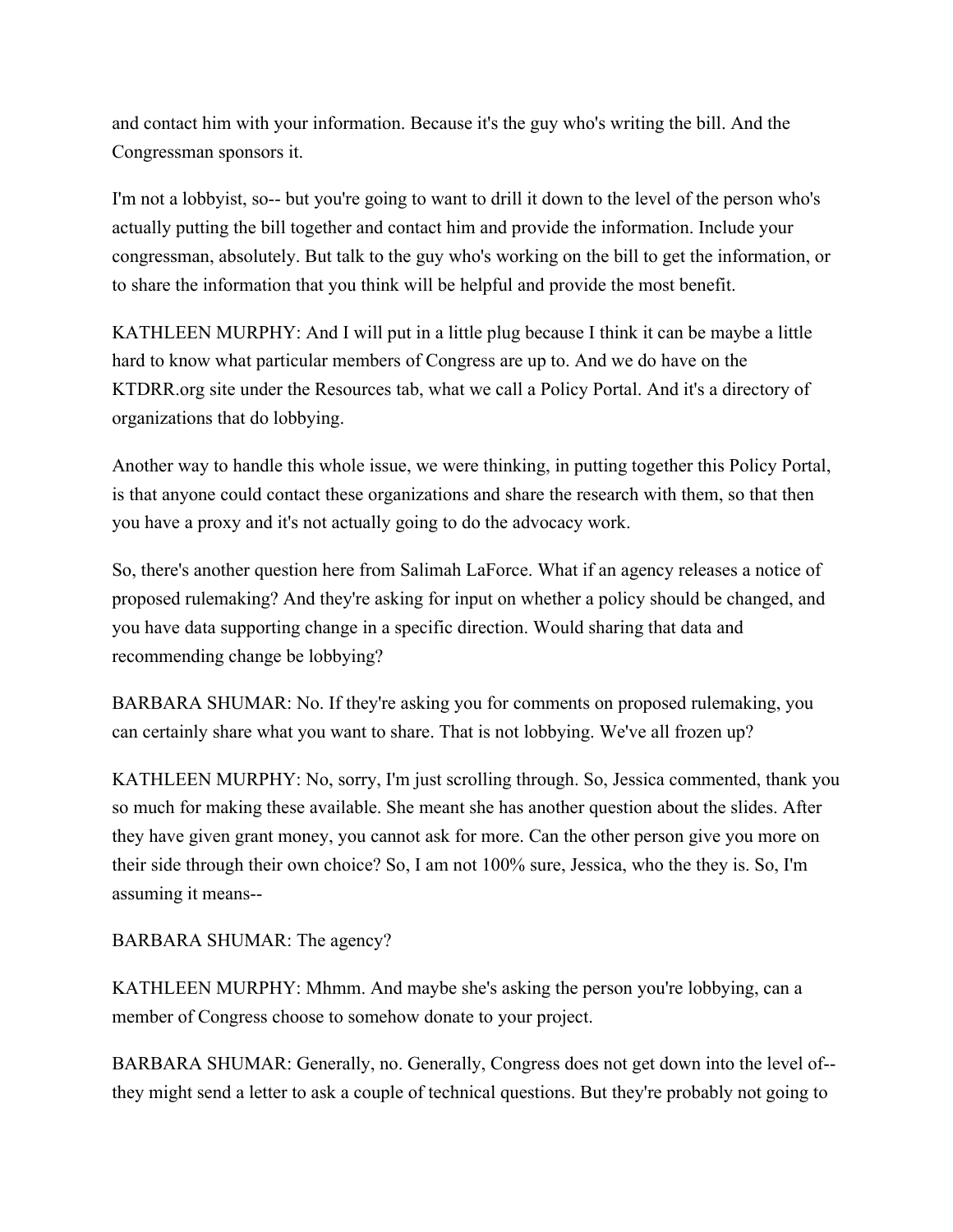get down into the-- if you were disappointed with the funding you got on the grant, they're probably not going to force the agency to make a difference.

I don't know about HHS appeals questions. But they provided criteria on how they're going to evaluate you. I'm assuming it's a competitive grant. I'm assuming these are competitive grants, not mandatory. And so, they rated you based on that criteria. And once again, not knowing HHS policies, I'm assuming they awarded them in ranked order based on the criteria they rated them against. And that's how funding was doing it, was based on a criteria that was established.

So generally, as long as they followed that criteria and they can support it, there'll not be any change in some funding. And you need to remember that unfortunately, there's a lot of people vying for the funding, and a lot of times, federal agencies can't give you everything you want. But we try to give you some. That's just the land we live in these days.

KATHLEEN MURPHY: Yes. So that is why people try to push for more, for example. Because I did hear Dr. Forber-Pratt on a call last week talk about how many fantastic proposals they get in the door that get scored in the 90s. But you only have so much money, you can't fund all of them. So yes, we definitely encourage people who live in whatever state to support the disabilityoriented causes with your members of Congress on your own.

Here's a comment from Beth Houlihan, who I'm pretty sure is an NIDILRR ideal grantee as well. She says, in light of COVID, we had a federal competitive grant, and the funder, the Health Research Services Administration, which is often called HRSA, asked us if we did get a supplemental year of funding, what would we do with it. They then put out a formal request for information to that end, and we got funded. So, do you think, Barbara, this is a typical scenario, or are we just like, nah, that's because of COVID?

BARBARA SHUMAR: That's because of COVID. Once again, not working for an agency that was really affected by COVID other than our projects are delayed because offices were closed and you couldn't get permits. But you know, in the health industry, there was a lot of money put out because services that were generally available were no longer available.

Daycare centers that you'd send your children to or a daycare center. So, a lot of those were closed down. So, there was more money to take care of in-home care and stuff that went out. So, I would say that was a COVID thing. And we want COVID to end, so hopefully we won't see it again.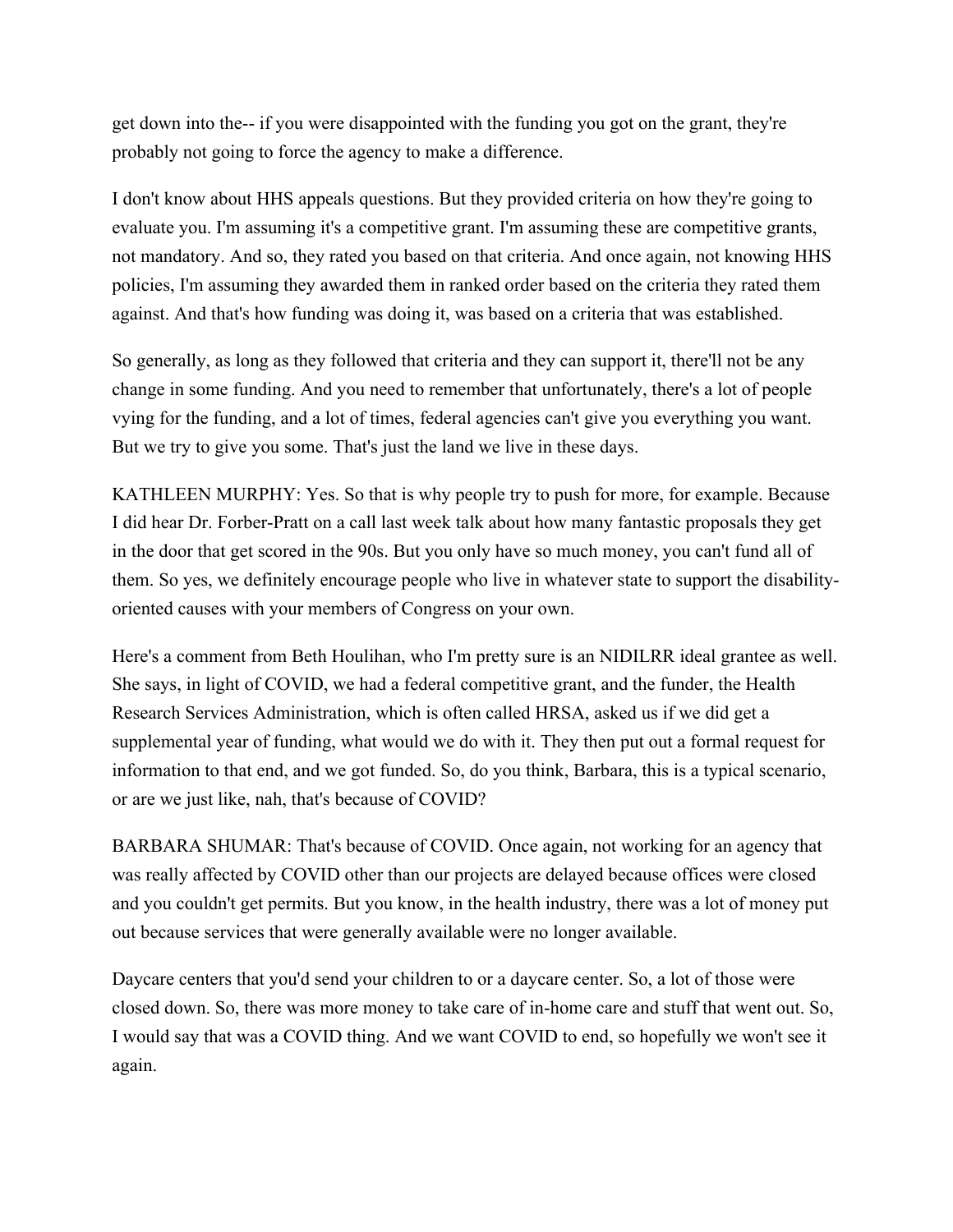KATHLEEN MURPHY: Although I do remember-- this is years ago. I mean, there are sometimes these instances where the federal administration decides to make something a priority. Like there was Biden's Cancer Moonshot. So, you know--

BARBARA SHUMAR: Right. Yes Yeah. When something comes up that's a priority, you might see it again. Or there could be a new funding appropriation for a new program, and you'll get more money that way. But generally, that comes out. They said, could you do more money, and they actually put out proposals to give you more money. You still had to apply for it. You didn't just get it. You had to give them some kind of information about what you're going to do with it, and I'm sure they had criteria they evaluated against, if I was a betting woman.

KATHLEEN MURPHY: Sure. And I can say, just in my own experience, obviously it's hard to track all of this, as people who have jobs other than tracking legislation. So, one way that I found really great is, some of those organizations that are on that Policy Portal, I just put the link in the chat. You can sign up for their newsletters because that is their job, to be tracking these pieces of policy or legislation within their topical area of expertise. So, then you can see what kind of calls they're putting out for support for disability-oriented initiatives.

And maybe your research really would help to inform policy. Because that's what this Center is about, is promoting the use and uptake of NIDILRR-funded research. And this week, talking particularly in the policy domain.

Pentra is noting, this is not something grantees have to worry about since it's action initiated by the agency, not grantees. And I think she means when they put out a request for comment. So, we have I'm guessing, Jamani Moore, is asking, how about a team of unpaid interns or volunteers? Because you really stressed, don't use the grant funds, that have been tasked with lobbying for an organization to local congressional offices.

Because the interns are volunteers themselves, aren't receiving any payments coming directly from the grant, even if the grant will provide the funds for them to become a paid employee in the future.

BARBARA SHUMAR: As long as they're not being paid at the time they're doing the lobbying, it's OK.